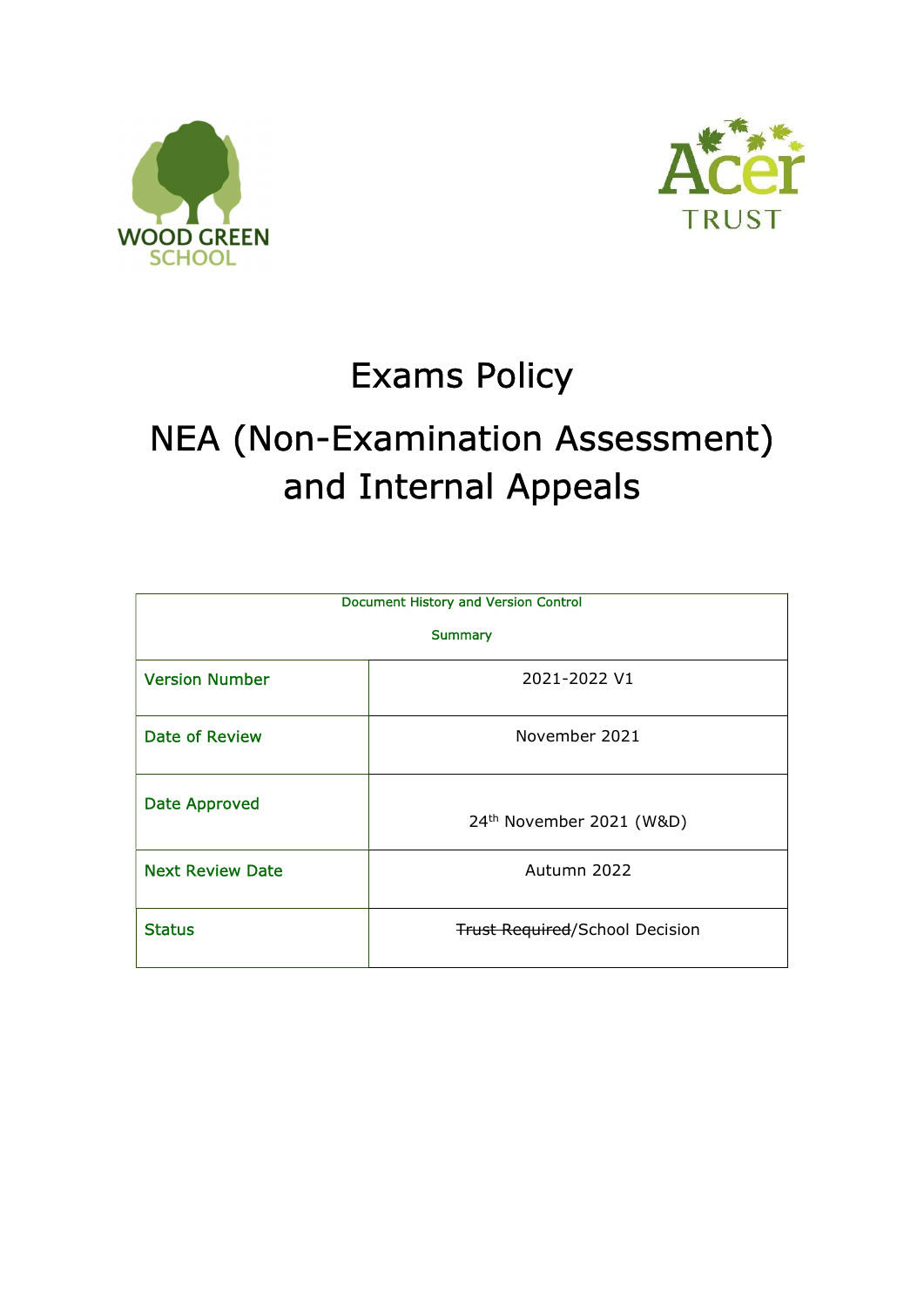Learning | Effort | Aspiration | Respect | Nurture | Wellbeing

# WOOD GREEN SCHOOL – NEA and Internal Appeals

# Key staff involved in the NEA and Internal Appeals policy

| Role                                             | Name(s)      |
|--------------------------------------------------|--------------|
| <b>Head of Centre</b>                            | Rob Shadbolt |
| Exams Manager line<br>manager (Senior<br>leader) | David Askew  |
| Exams Manager                                    | Louisa Nutt  |
| Senior leader(s)                                 | Ian Goddard  |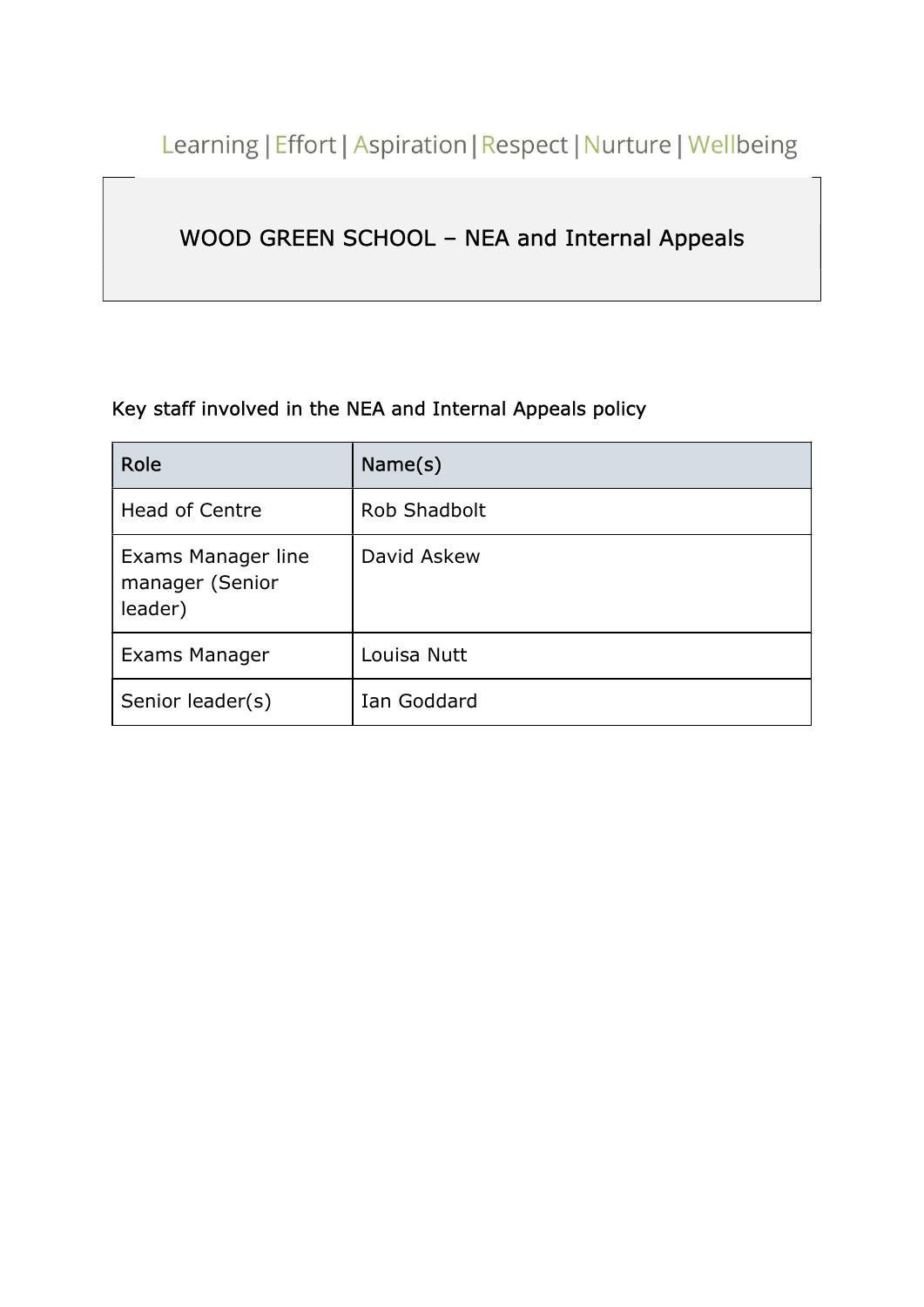## Contents:

- 1. Definition
- 2. Responsibilities
- 3. Task Setting
- 4. Task Taking
- 5. Authentication
- 6. Task Marking
- 7. Review of marking
- 8. Enquiries about Results
- 9. Factors Affecting Individual candidates
- 10. Appeals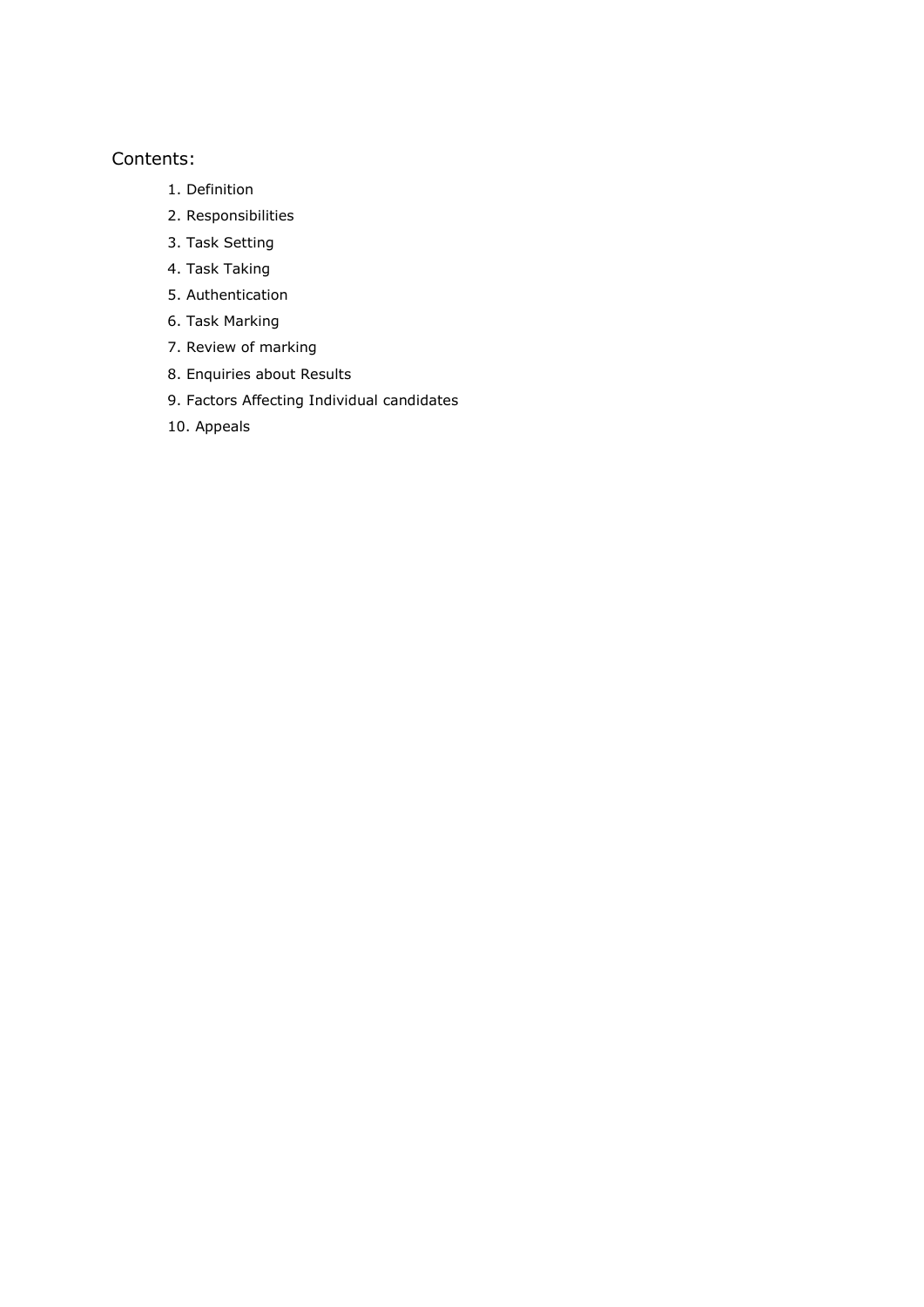#### 1. Definition

Non-examination assessment is a form of internal assessment for reformed GCSE and A Level qualifications where it is the only valid means of assessing essential knowledge and skills that cannot be tested by timed written papers. Non-examination assessment applies control over internal assessment at three points:

- Task setting
- Task taking
- Task marking.

### 2. Responsibilities

#### Head of Centre:

• To be familiar with Joint Council for Qualifications (JCQ) instructions for conducting nonexamination assessment (NEA)

http://www.jcq.org.uk/exams-office/non-examination-assessments

• Responsible to relevant A Level GCSE awarding bodies to ensure that all non-examination assessments are conducted according to qualification specifications.

#### Exams Manager:

 • To be familiar with JCQ instructions for conducting non-examination assessment and other related JCQ documents.

http://www.jcq.org.uk/exams-office/non-examination-assessments

 • To be familiar with general instructions relating to non-examination assessment from each relevant GCSE awarding body.

• In collaboration with Curriculum Leaders, to submit non-examination assessment marks to the relevant awarding body.

• In collaboration with Curriculum Leaders, dispatch students' assessments for moderation.

• In collaboration with Curriculum Leaders, make appropriate arrangements for the security of non-examination assessment materials

### Heads of Department

 • To be familiar with JCQ instructions for conducting non-examination assessment in their subject(s)

http://www.jcq.org.uk/exams-office/non-examination-assessments

• To understand and comply with specific instructions relating to non-examination assessment for the relevant GCSE awarding body.

• Ensure that individual teachers understand their responsibilities with regard to non-examination assessment.

• Ensure that they use the correct task for the year of submission and take care to distinguish between tasks and requirements for legacy and new specifications.

• To obtain confidential materials/tasks set by awarding bodies in sufficient time to prepare for the assessment(s) and ensure that such materials are stored securely at all times.

• To undertake appropriate departmental standardisation of non-examination assessments

• In collaboration with the Exams Manager, ensure procedures and adequate timings are in place to allow candidates to review centre-assessed marks and, if appropriate, for reviews to be conducted according to JCQ guidelines

• In collaboration with the Exams Manager, to submit non-examination assessment marks to the relevant awarding body.

• In collaboration with the Exams Manager dispatch students' assessments for moderation

 • In collaboration with the Exams Manager, make appropriate arrangements for the security of non-examination assessment materials

## **SENDCo**

• To be familiar with JCQ instructions for conducting non-examination assessment with reference to special access arrangements

http://www.jcq.org.uk/exams-office/non-examination-assessments

• In collaboration with the Exams Manager, co-ordinate requests for special access arrangements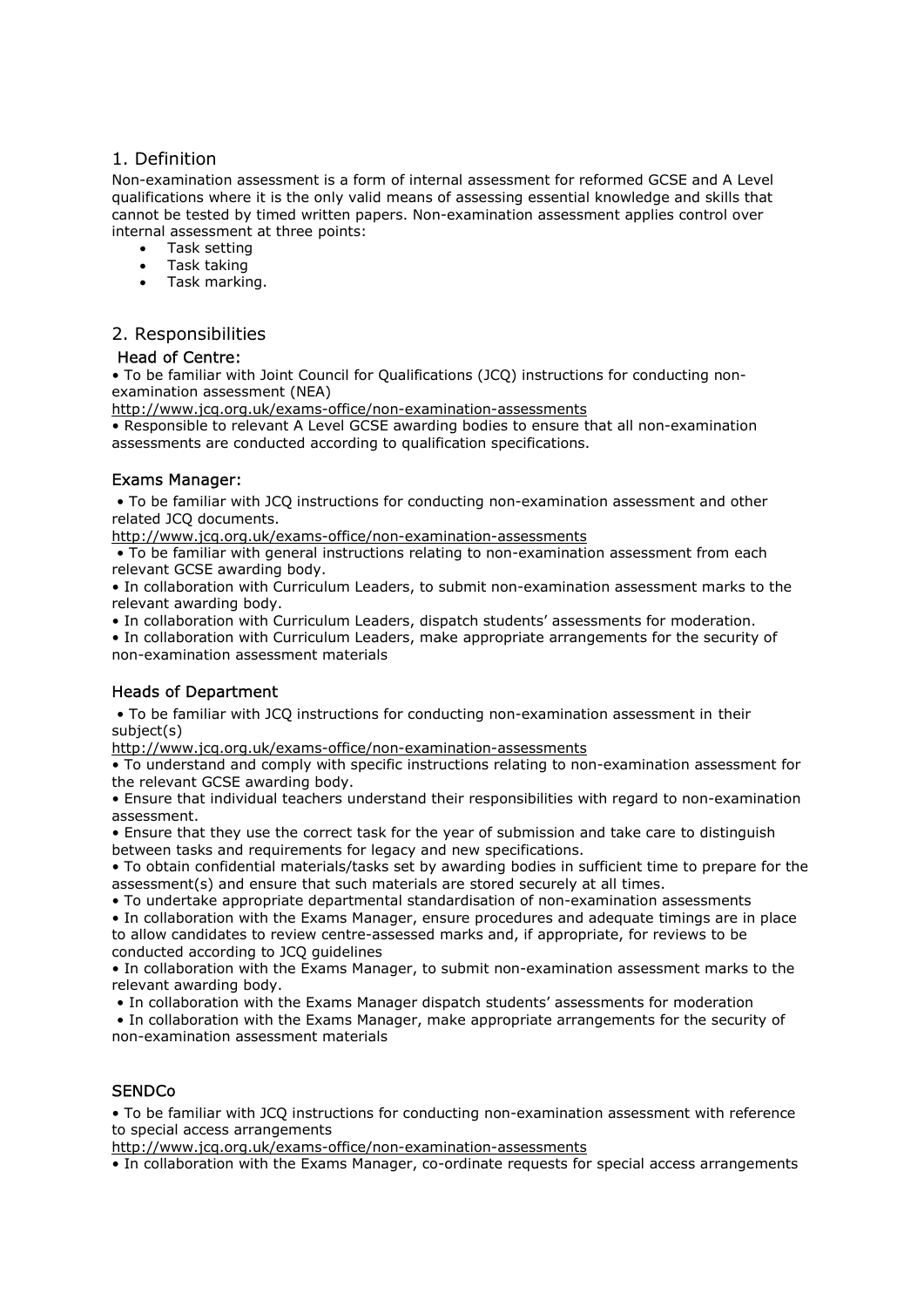#### Subject Teachers

• Supervise assessments (at the specified level of control).

 •Undertake the tasks required under the regulations, only permitting assistance to students as the specifications allow.

• Ensure that students and supervising teacher(s) sign authentication forms on completion of an assessment.

• Mark internally assessed components using the mark schemes provided by the awarding body. •Via the subject leader, submit marks through the exams office to the awarding body when required, keeping a record of the marks awarded. (Where assessments are marked internally teachers may disclose marks to candidates provided that it is made clear that the moderation process may result in changes to marks. They should NOT attempt to convert marks to grades in advance of the publication of results.)

• Take part in appropriate departmental standardisation of non-examination assessments and, where appropriate, reviews of marking

• Retain candidates' work securely between assessment sessions (if more than one).

• Post-completion, retain candidates' work securely until the closing date for enquiries about results. In the event that an enquiry is submitted, retain candidates' work securely until the outcome of the enquiry and any subsequent appeal has been conveyed to the centre.

 • Ask the special educational needs coordinator (SENDC0) and the Exams Manager for any assistance required for the administration and management of access arrangements.

### 3. Task Setting

In accordance with specific GCSE awarding body guidelines, Heads of Department will be responsible for the selection of non-examination assessment tasks from an approved list or for setting appropriate centre specific tasks. Subject teachers will ensure that students understand the assessment criteria for any given assessment task.

#### 4. Task Taking

Unless the awarding body's specification says otherwise, the following arrangements will apply: In accordance with JCQ regulations, invigilators and JCQ No Mobile Phone & Warning to Candidates posters are not required.

Teachers will ensure there is sufficient supervision (in accordance with awarding body requirements) to ensure that work can be authenticated as the candidate's own work. For example, they may plan for extra support to be present in the exam room in order to monitor all students in the room when they, the teacher, are helping a specific student. They will also ensure that they keep a record of each candidate's contribution in group work, where applicable.

Teachers will also ensure candidates understand the need to reference work, give guidance on how to do this and make sure they are aware that they must not plagiarise other material.

Teachers will ensure candidates understand the requirements for the presentation of their work to the awarding body

Teachers must follow the awarding body's specific guidance on the provision to candidates of feedback, on allowing candidates to revise and re-draft work, on recording assistance given and on marking. Failure to follow this procedure constitutes malpractice.

Teachers must be aware of the awarding body's restrictions with regard to access to resources. In formally supervised sessions candidates can only usually take in preparatory notes, they must not access the internet nor bring in their own computers or electronic devices. They must not introduce new resources between formally supervised sessions. Materials must be collected and stored securely at the end of each session and not be accessible to candidates.

### 5. Authentication

Students' work should be produced and authenticated according the requirements of the examinations board. Candidates and teachers must sign the appropriate authentication declarations and these must be kept on file until the deadline for enquiry about results has passed or until any appeal, malpractice or other results enquiry has been completed, whichever is later.

### 6. Task Marking

Teachers are responsible for marking work in accordance with the marking criteria.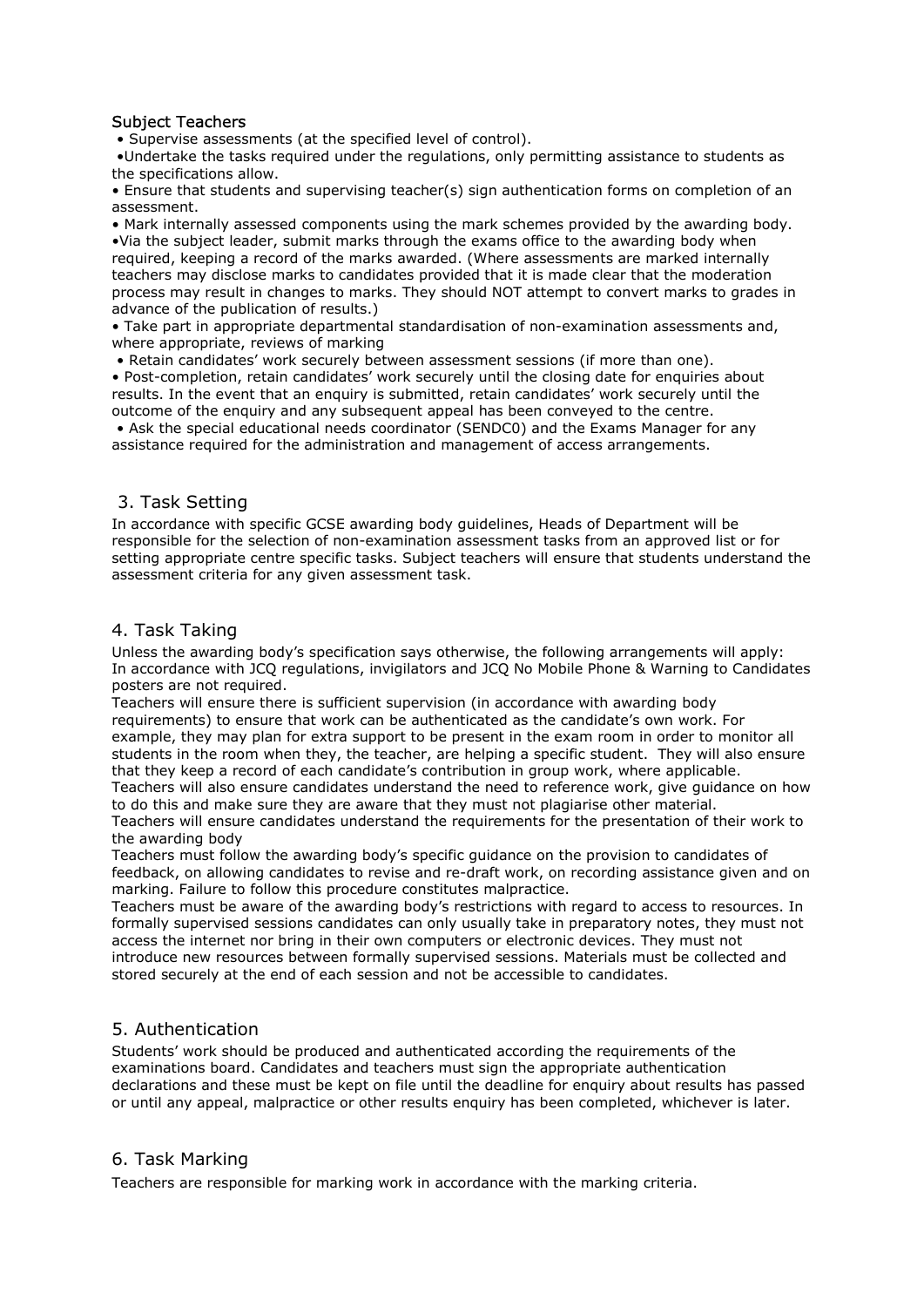Candidates' work will be marked by staff who have appropriate knowledge, understanding and skill and who have been trained in this activity. Where a number of subject teachers are involved in marking candidates' work, internal moderation and standardisation will ensure consistency of marking. Annotation should be used to provide evidence to indicate how and why marks have been awarded to facilitate the standardisation of marking within the centre.

Staff should retain evidence of internal standardisation and keep candidates' work in secure storage until after the closing date for enquiries about results.

The centre will disclose marks to candidates and it will be made clear that the awarding body's moderation processes may result in further changes to marks. Teachers carrying out internal assessment must keep a record of when marks are released to candidates. Marks should only be released once internal standardisation has taken place.

Centres should not attempt to convert marks to grades in advance of the publication of results.

#### 7. Review of marking

On being informed of their centre-assessed marks candidates may ask for a review of these marks if they can identify issues in the application of the mark scheme or believe that the above procedures have not been followed. Once the school has made available to candidates the centreassessed marks, any requests for a review of marking must be made in writing and due procedure followed. There may be a charge made for this. The procedure and any outcomes will be made transparent to the students and parents and the awarding body, prior to any awarding body's deadline (see steps below - Annex A).

#### 8. Enquiries about results

Internally assessed component results cannot be reviewed individually. A review of moderation of the cohort is possible but only if an adjustment was made to the centre's marks by the awarding body.

#### 9. Factors affecting individual candidates

If a candidate misses part of a non-examination assessment task through absence, an alternative supervised session will be organised. The school will follow the procedures set out in JCQ guidelines if assessment tasks are lost or accidentally destroyed at the school. Special Access Arrangements will be agreed according to the published JCQ guidance on Access Arrangements. The school will consider requests to repeat non-examination assessment tasks if they are made before marks have been submitted to the relevant awarding body and if to do so falls within awarding body regulations. Decisions will be made on an individual basis, by LT in consultation with Subject Leaders. If a non-examination assessment task was completed under formal supervision, it may be necessary to offer a completely new task which must then be set under a new period of formal supervision.

#### 10. Appeals

Wood Green School is committed to ensuring that all assessment of students' work for external qualification is done fairly, consistently and in accordance with the specification for the qualification concerned. If a candidate believes that this may not have happened to his/her work, then he/she should follow the Appeals Procedure available on the examination's pages on the school's website.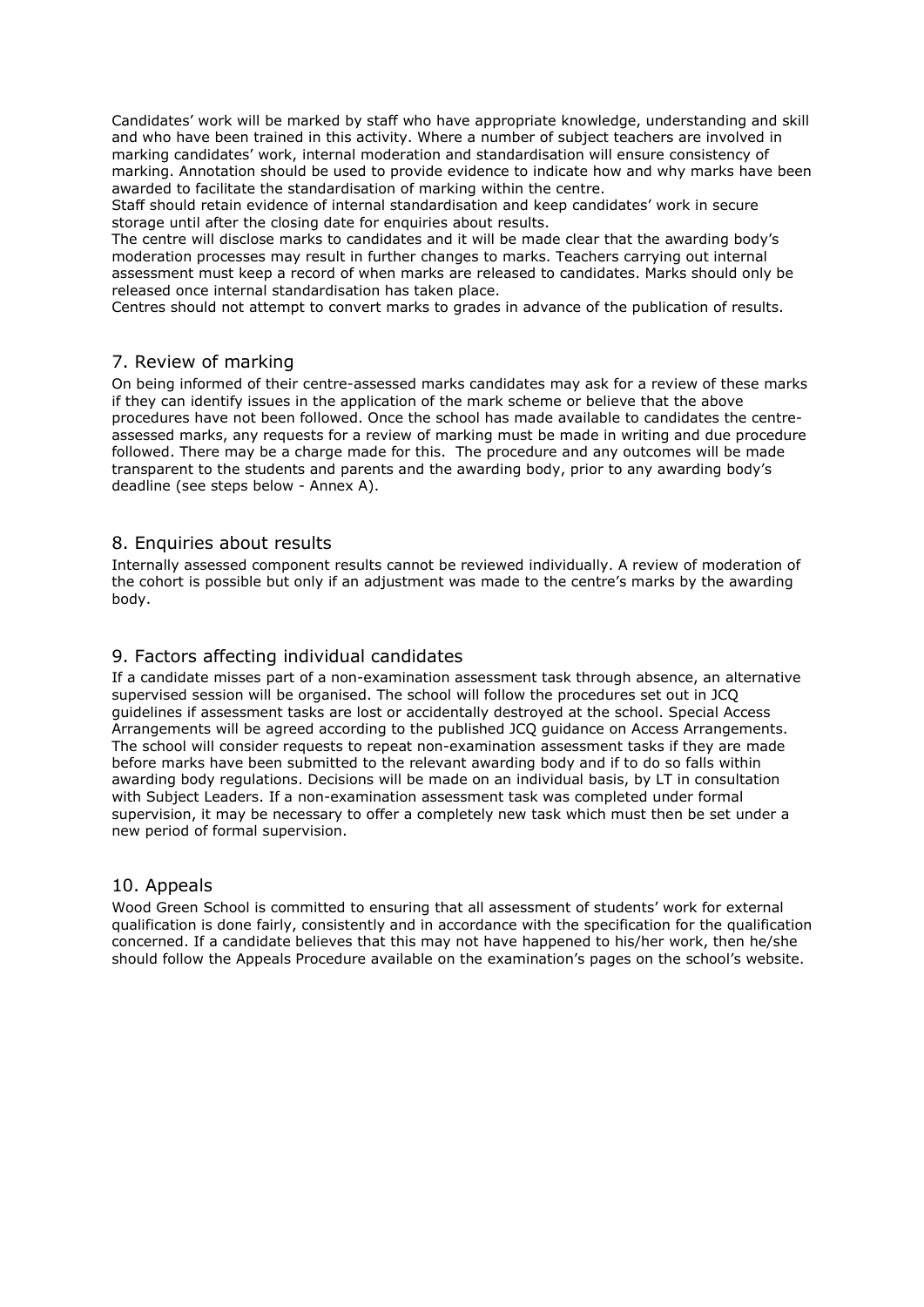# Annex A: Steps to be taken for a Review of Marking

Subject teachers will inform candidates of their centre-assessed marks. If a candidate wishes to request a Review of Marking before marks are submitted to the awarding body, the following steps should be taken:

#### Step 1

[Must be initiated by the candidate within 2 working days of receiving centre-assessed marks] The candidate must first request copies of the materials from the department which marked the work and this will be made available from their teacher within 2 days. This would generally include the marked assessment materials and the mark scheme / assessment criteria.

#### Step 2

Once the materials have been provided, Wood Green School will provide candidates with a further 2 working days in which to review materials. During this time the candidate must discuss the matter with their class teacher at a time convenient to both; the teacher should at this point inform the candidate that his / her marking has been subject to internal standardisation procedures and has therefore already been checked. The teacher will then consider the candidate's concerns, look again at the work and e-mail the candidate an immediate response in writing using the school e-mail addresses, copying in both Head of Department and the Examinations Officer. The teacher should inform the candidate that as in reviews of marking of exam papers, the original mark awarded can go down as well as up, or stay the same.

In most cases the discussion will resolve the issue and no further action will be needed. The Head of Department in charge of internal moderation must be informed if the teacher agrees that the mark should be changed in any way and the mark should be submitted and re-moderated.

#### Step 3

However, if the issue is not resolved through dialogue in step 2 and the candidate still wishes to formally request a Review of Marking, this must be made in writing within 2 days of receipt of the email in step 2.

#### Step 4

Wood Green School will ensure that a review of marking is carried out by an assessor who has appropriate competence, has had no previous involvement with the assessment of that candidate and has no personal interest in the review. Wood Green School will instruct the reviewer to ensure that the candidate's mark is consistent with the standard set by the centre and that due process has been followed.

#### Step 5

Wood Green School will carry out the review, make any necessary changes to marks and e-mail the candidate within 5 working days, all before the awarding body's deadline. The candidate will also be informed in a letter of the outcome of the review of the centre's marking.

#### Step 6

The outcome of the review of the centre's marking will be made known to the head of centre and a written record will be kept and made available to the awarding body on request. Should the review of marking bring to light any irregularities in procedures used, the awarding body will be informed immediately.

After the candidate's work has been internally assessed, it is moderated by the awarding body to ensure consistency in marking between centres. The moderation may lead to mark changes. This process is outside the control of the school and is not covered by this procedure. JCQ regulations state that "candidates and parents / carers are not permitted to make direct representations to an awarding body".